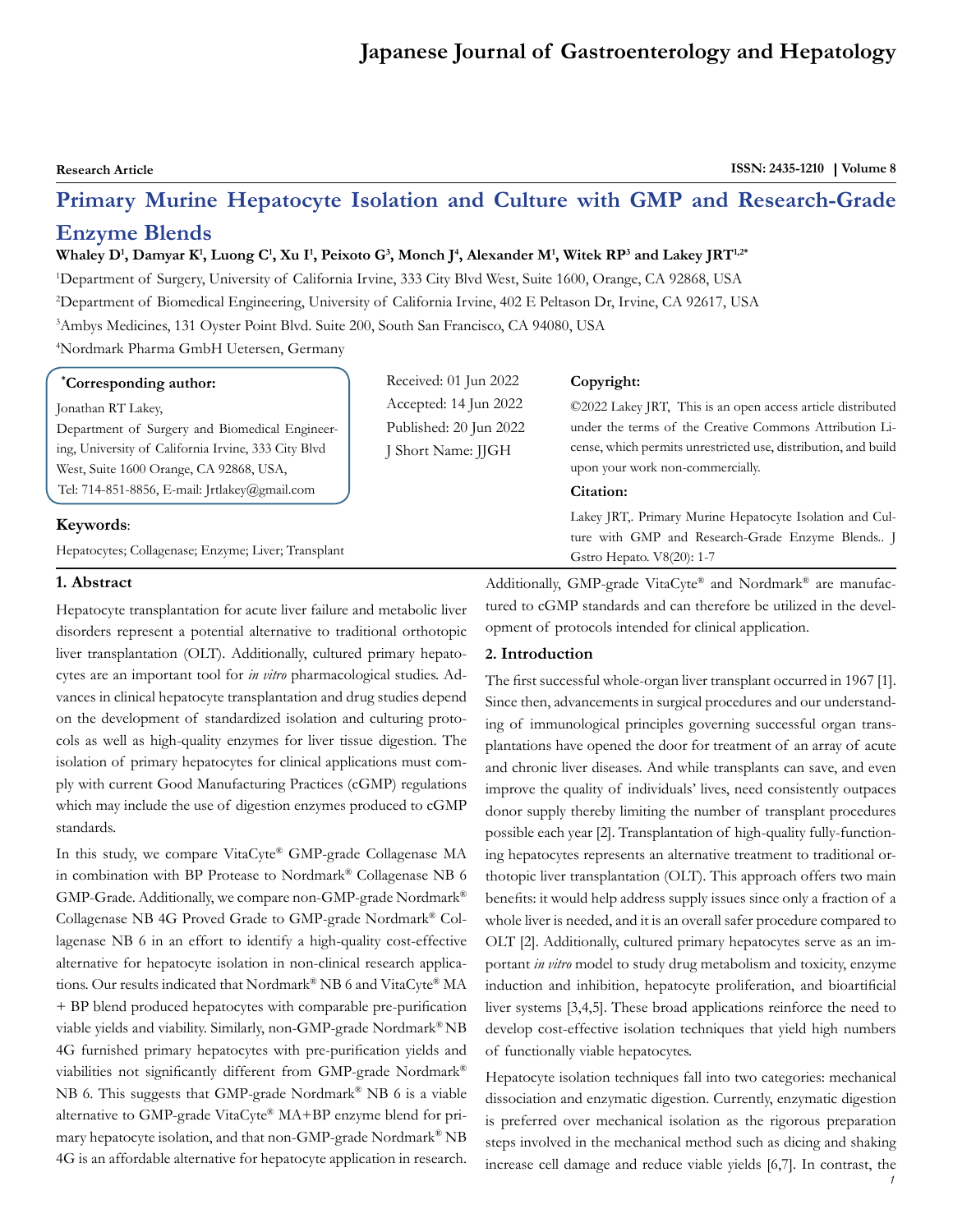enzymatic method allows the cells to better maintain their structural integrity and function post-isolation. The enzymatic approach was first introduced by Berry and Friend who reported that a continuous circulation of enzymes through the liver via the hepatic portal vein led to a 6-fold increase in cell yield [6,8]. Seglen further improved the enzymatic approach with a two-step method whereby the liver is first perfused with a  $Ca^{2+}$ -chelator followed by perfusion with an enzymatic solution [6,9]. Currently, the two-step collagenase perfusion method is the gold standard for hepatocyte isolation [10].

While many aspects of the two-step method are standardized, enzyme selection remains a key variable in determining overall hepatocyte cell yield and viability. It is also important to note that the manufacturing of hepatocytes for research and development purposes follows less stringent criteria compared to the production of hepatocytes intended for clinical application. The isolation of primary hepatocytes for clinical applications must comply with current Good Manufacturing Practices (cGMP) regulations which include the use of digestion enzymes produced to cGMP standards. These strictly-controlled and rigorously-monitored standards ensure high enzyme quality and lot-to-lot consistency thereby reducing variability in cell isolation outcomes [11].

VitaCyte® Collagenase MA represents a mixture of purified Collagenase Class I (C1) and Class II (C2) derived from *Clostridium histolyticum*  and is combined with purified neutral BP Protease derived from *Bacillus polymyxa* [12,13,14]. Nordmark® Collagenase NB 6 GMP Grade is a natural mixture of *C. histolyticum*-based Collagenase C1 and C2, neutral protease, and clostripain. Nordmark® Collagenase NB 4G Proved Grade contains *C. histolyticum*-derived C1 and C2 collagenases blended with a balanced mix of neutral protease, clostripain, and trypsin-like activities [15,16,17]. In this study, we compare VitaCyte® GMP-grade Collagenase MA in combination with BP Protease to Nordmark® Collagenase NB 6 GMP Grade. Additionally, we compare non-GMP-grade Nordmark® NB 4G to GMP-grade Nordmark® NB 6 in an effort to identify a high-quality cost-effective alternative for hepatocyte isolation in non-clinical research applications. We hope the results of this study provide valuable information when selecting enzyme blends for hepatocyte isolations in clinical and non-clinical research applications.

# **3. Materials and Methods**

#### **3.1. Enzyme reconstitution & perfusion**

All animal procedures were performed under the approved University of California, Irvine Institutional Animal Care and Use Committee (Protocol #: AUP-17-241). Our institution does not require ethical approval for reporting individual cases or case series. Additionally, there are no human subjects in this article and informed consent is not applicable. Hepatocytes were obtained from the livers of male Sprague Dawley rats weighing between 300-350g. Whole organ *in situ* digestions were performed with a GMP-grade VitaCyte® Collagenase MA (cat: 001-2030; lot: 122200903), and BP Protease (cat: 003-1000; lot: 211190815) blend, GMP-grade Nordmark® NB 6 (cat: N0002779; lot: 24130105), and non-GMP-grade Nordmark® NB 4G (cat: S1746501; lot: N18221). Lyophilized enzymes were reconstituted with Ca2+-free Hanks' Balanced Salt solution® and used with the following enzyme concentrations: VitaCyte® Collagenase MA (2500 CDA U/mL) + BP Protease (550 NP U/ mL), Nordmark® NB 6  $(0.125 \text{ PZ U/mL})$ , and Nordmark® NB 4G  $(0.125 \text{ PZ U/mL})$ .

All livers were perfused using a modified version of Berry and Friend's two-step method<sup>8</sup>. Livers were perfused *in situ* via the hepatic portal vein with pre-warmed VitroPrep® Ca<sup>2+</sup>-free Liver Perfusion Solution I (cat: CQ-PIB-1000) followed by perfusion with pre-warmed VitroPrep® Liver Perfusion Solution II (cat: CQ-PTB-1000) containing the previously aliquoted collagenases (Figure 1). The digested livers were removed, and cells were dispersed into a small volume of prewarmed isolation media to isolate and purify hepatocytes. The isolation media contained Dulbecco's modified Eagle's medium (DMEM; cat: 11965-084; lot: 2192489) supplemented with 10% fetal bovine serum (FBS), 1% Insulin Transferrin Selenium (ITS-G), 1% Penicillin-Streptomycin, and 10 mM Dexamethasone.



#### **Figure 1: Photos taken during in-situ perfusion.**

Photos were taken approximately 11 minutes after start of perfusion with the collagenase buffer solution. Each liver was perfused at 24 mL/min for approximately 15 minutes with Ca2+-free Liver Perfusion Solution I followed by perfusion with Liver Perfusion Solution II containing enzyme for 13 minutes. Arrows indicate areas of incomplete flushing of tissues.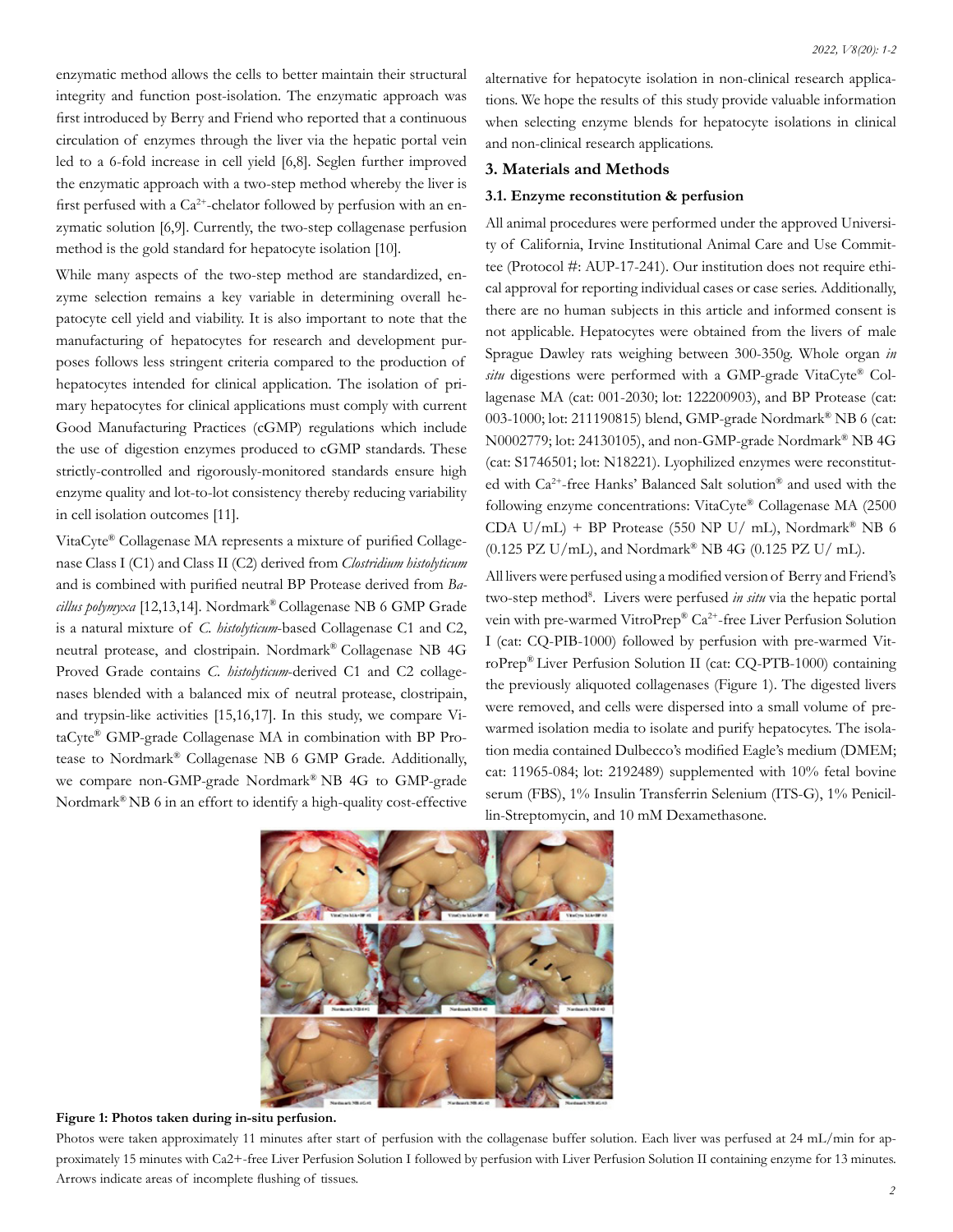#### **3.2. Processing & purification**

Each digested liver was strained through both a 250 and 80 μm nylon mesh, and fresh pre-warmed isolation media was added to the resulting suspension to a final volume of 300 mL. Trypan blue exclusion assay was used to assess pre-purification yield and viability. 70% viability was selected as the minimum allowable viability for inclusion in this study. Cell suspensions meeting this criterion were centrifuged at 100xg for 10 minutes, followed by supernatant aspiration and gentle re-suspension in warm media. Isotonic Percoll® gradient was selected for purification, followed by centrifugation at 100xg for 10 min. Supernatants were aspirated, and cell pellets were re-suspended in warm media followed by a trypan blue exclusion assay for yield and viability assessment post-Percoll®.

# **3.3. Cell culture**

An aliquot of freshly-isolated hepatocytes was taken from the final purified cell suspension and diluted to a final concentration of  $1x10^6$ cells/ mL with a pre-warmed William's-based (cat: A12176-01; lot: 2187335) hepatocyte plating media (10% FBS, 1% *GlutaMAX*™, 1% Penicillin-Streptomycin, 1% ITS-G, 10 mM Dexamethasone). Fresh cells were seeded in triplicate on 24-well type 1 collagen-coated plates, equating to a plating density of  $2.11 \times 10^5$  cells/ cm<sup>2</sup>, and incubated at 37°C in a 5%  $CO_2$  environment. After four hours, the plating media was aspirated, and each well was rinsed 1x with 500 μL of a William's-based maintenance media (1% *GlutaMAX*™, 1% Penicillin-Streptomycin, 1% ITS-G, 10mM Dexamethasone). After rinsing, 500 μL of Gelterx®-supplemented (cat: A14132-02; lot: 2266435) maintenance media was added to each well, and the cells were incubated at 37°C in 5% CO<sub>2</sub> for 72 hours. Media changes were performed at 24-hour intervals for three days (72 hours total), and the media was collected for albumin assay at the 72-hour time point. In addition to media collection, photographs of cultured cells were taken at 24-hour intervals to aid assessing cell polarization and morphology (Figure 2-4).





Two-sample Welch's t-tests indicated that the mean pre-purification viable yields of GMP-grade VitaCyte® and Nordmark® NB 6 were not significantly different (p=0.37, n=3), and the mean pre-purification viable yields of GMP-grade Nordmark® NB 6 and research-grade Nordmark® NB 4G were also not significantly different ( $p=0.86$ ,  $n=3$ ). Error bars are mean  $\pm$  SEM. NS= not statistically significant.



**Figure 3: Mean pre- and post-purification viability of hepatocytes based on digestive enzyme manufacturer type**.

A two-sample Welch's t-test indicated no significant difference in mean pre-purification hepatocyte viability between GMP-grade VitaCyte® and Nordmark<sup>®</sup> NB 6 groups ( $p=0.23$ ,  $n=3$ ), or mean pre-purification viability of GMP-grade Nordmark® NB 6 and research-grade NB 4G (p=0.10, n=3). Error bars are mean  $\pm$  SEM. NS= not statistically significant.



**Figure 4: Select phase-contrast images of 24-hr hepatocyte cell cultures.** 

Cells isolated using **(A)**: GMP-grade VitaCyte® enzymes, **(B)**: GMP-grade Nordmark® NB 6, and **(C)**: research-grade Nordmark® NB 4G. Hepatocytes were plated at a density of  $2.11x10^5$  cells/ cm<sup>2</sup>. Images were taken at  $10x$ objective.

# **3.4. Cryopreservation**

Non-cultured hepatocytes were cryopreserved following a standard method. A volume containing 180 million viable freshly-isolated hepatocytes was taken from the final 100 mL purified cell suspension and centrifuged at 100 x g for 5 minutes. The resulting supernatant was aspirated, and the cell pellet was re-suspended in VitroPrep® NG5A CryoPreserv cryopreservation media (cat: CQ-NCP-100; lot: Z-19001) to a final concentration of  $10^7$  viable cells/ mL and aliquoted in 1.5 mL samples. The prepared samples were cooled to -90 $^{\circ}$ C in a controlled rate freezer (Thermo Scientific<sup>TM</sup>), after which the samples were placed in vapor-phase LN2 at -190ºC for potential future analysis.

#### **3.5. Cell Identification with Albumin ELISA**

Freshly-cultured cells were positively identified as hepatocytes through ELISA assaying of culture media via Abcam® Rat Albumin ELISA Kit (cat: ab235642; lot: GR3363157-1). After 72-hours, culture media within each group was collected in triplicate and pooled. Fresh hepatocyte media, pooled media from each group and a protein standard were assayed in duplicate per manufacturer protocol. A 10-minute TMB incubation time was selected for this assay.

#### **3.6. Statistical analysis**

The data obtained from this study were analyzed using R software version 3.5.2, and all graphs were generated in Microsoft Excel®.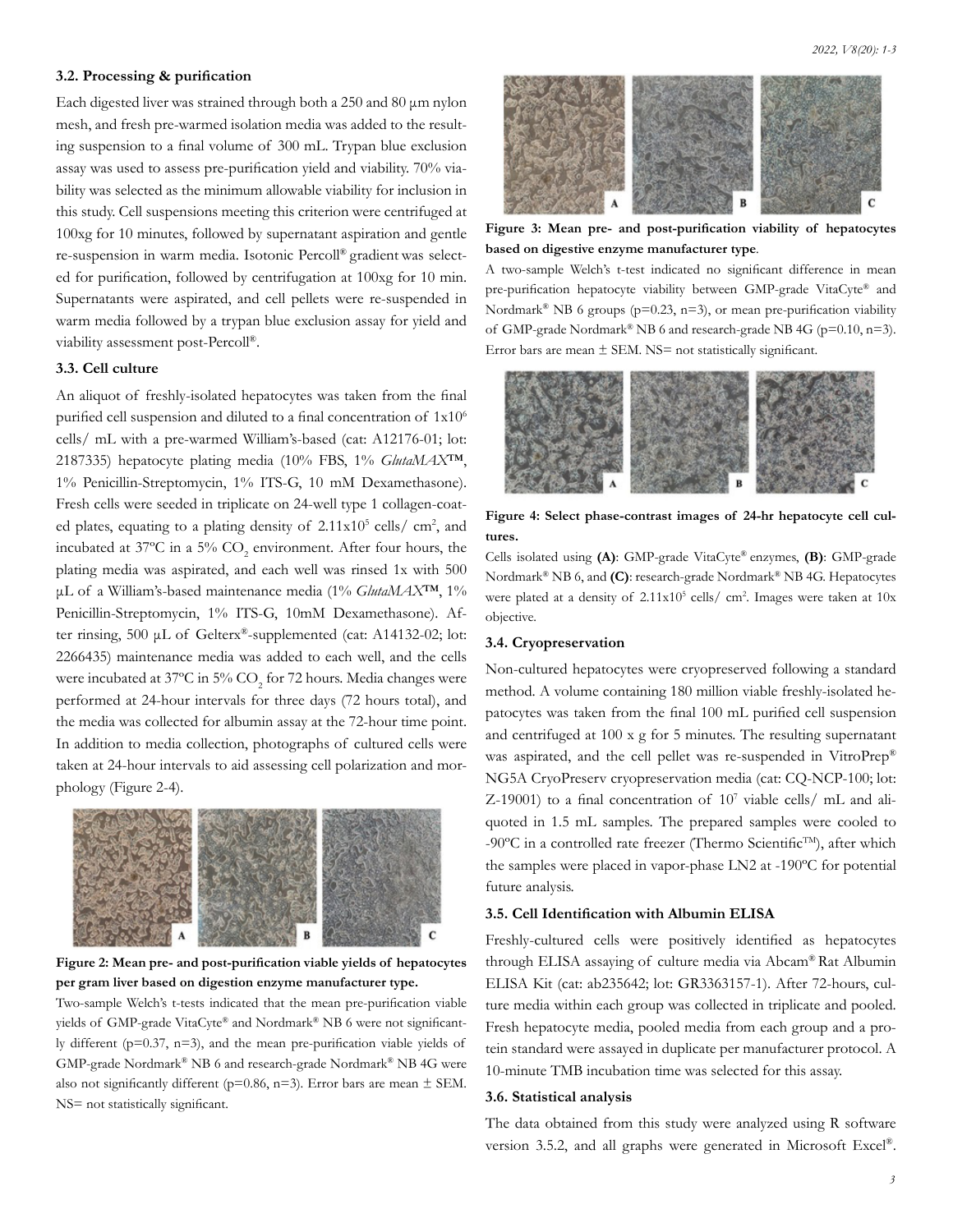Mean pre-purification viabilities and yields of hepatocytes isolated from the three enzymes blends were compared using Welch's two-sample t-test, and p-values < 0.05 were considered significant. Mean liver mass, viability, and yield were calculated for each group using triplicate samples. Pre-purification data was tested for significance in order to assess the influence of each enzyme on hepatocyte viability and yield more directly. Mean rat albumin ELISA absorbance values in each group were calculated using duplicate samples per manufacture recommendation.

# **4. Results**

#### **4.1. Gross assessment of enzymatic liver tissue digestion**

Photographs were taken of each liver approximately 11 minutes after the start of perfusion with collagenase-containing buffer II. A consistent color change in the liver lobes from reddish-brown to golden brown was observed in all isolations as tissue flushing and enzymatic tissue dissociation proceeded. However, there was a variation in color change which appeared as a striped pattern between the liver lobes of Nordmark® NB 6 isolation #3. Additionally, remnants of blood were visible within the liver lobes in VitaCyte® MA+BP isolation #1 (Figure 1). It is important to note that incomplete tissue flushing likely contributed to the slightly reduced final yields in these groups, although there was no statistically significant difference in mean viability or viable yields between groups overall.

Visually, enzymatic digestion of the liver under the Glisson's capsule appeared as tissue sloughing within the lobes as hepatocytes began to dissociate from one another. This was most evident in VitaCyte® MA+BP #2, Nordmark<sup>®</sup> NB 6 #1, Nordmark<sup>®</sup> NB 4G #2, and Nordmark® NB 4G #3 (Figure 1). Macroscopic tissue dissociation was evident in all groups approximately 10 minutes after the start of perfusion with buffer II.

## **4.2. Pre- and post- purification yields**

The pre-purification viable yields of freshly-isolated hepatocytes were (56  $\pm$  9.41), (68.2  $\pm$  7.3), and (72.4  $\pm$  12.9) million cells /g liver (mean  $\pm$  SEM, n=3) for VitaCyte® MA+BP, Nordmark® NB 6, and Nordmark® NB 4G groups, respectively. The mean post-purification viable yields were (42.6  $\pm$  12.5), (40.1  $\pm$  5.7), and (45.3  $\pm$  6.9) million cells /g liver (mean  $\pm$  SEM, n=3) for VitaCyte® MA+BP, Nordmark® NB 6, and Nordmark® NB 4G groups, respectively. The results are summarized in (Table 1). A comparison of the mean pre-purification viable yields between VitaCyte® MA+BP and Nordmark® NB 6 showed no significant difference ( $p=0.37$ ,  $n=3$ ). Additionally, the mean pre-purification viable yields of non-GMP-grade NB 4G and GMP-grade NB 6 were not significantly different  $(p=0.80, n=3)$ . Results are displayed in (Figure 5).

|  |  |  |  | <b>Table 1:</b> Pre- and post-purification yields and viabilities of hepatocytes by collagenase blend manufacturer. All data represent mean values $(n=3)$ . |  |
|--|--|--|--|--------------------------------------------------------------------------------------------------------------------------------------------------------------|--|
|  |  |  |  |                                                                                                                                                              |  |

|                                                    |                              | <b>Pre-purification</b>         |                           |      |                                                  | Post-purification               |                                  |      |                                                  |
|----------------------------------------------------|------------------------------|---------------------------------|---------------------------|------|--------------------------------------------------|---------------------------------|----------------------------------|------|--------------------------------------------------|
| Enzyme                                             | <b>Mean liver</b><br>mass(g) | <b>Total yield</b><br>(billion) | Viable vield<br>(billion) | (%)  | Viability Viable vield/<br>$ g $ liver (million) | <b>Total yield</b><br>(billion) | <b>Viable vield</b><br>(billion) | (%)  | Viability Viable yield/<br>$ g $ liver (million) |
| $\vert$ VitaCyte® $\vert$<br>$(MA+BP)$             | 13.9                         | 0.918                           | 0.77                      | 83.3 | 56                                               | 0.618                           | 0.577                            | 93.1 | 42.6                                             |
| Nordmark®<br>NB6                                   | 15.4                         | 1.21                            | 0.951                     | 78.4 | 68.2                                             | 0.65                            | 0.619                            | 95.4 | 40.1                                             |
| Nordmark <sup>®</sup><br>$\overline{\text{NB 4G}}$ | 14.7                         | 1.2                             | 1.05                      | 87   | 72.4                                             | 0.745                           | 0.657                            | 89   | 45.3                                             |



### **Figure 5: Select phase-contrast images of 48-hr hepatocyte cell cultures.**

Cells isolated using **(A)**: GMP-grade VitaCyte® enzymes, **(B)**: GMP-grade Nordmark® NB 6, and **(C)**: research-grade Nordmark® NB 4G. Hepatocytes were plated at a density of 2.11x10<sup>5</sup> cells/ cm<sup>2</sup>. Images were taken at 10x objective.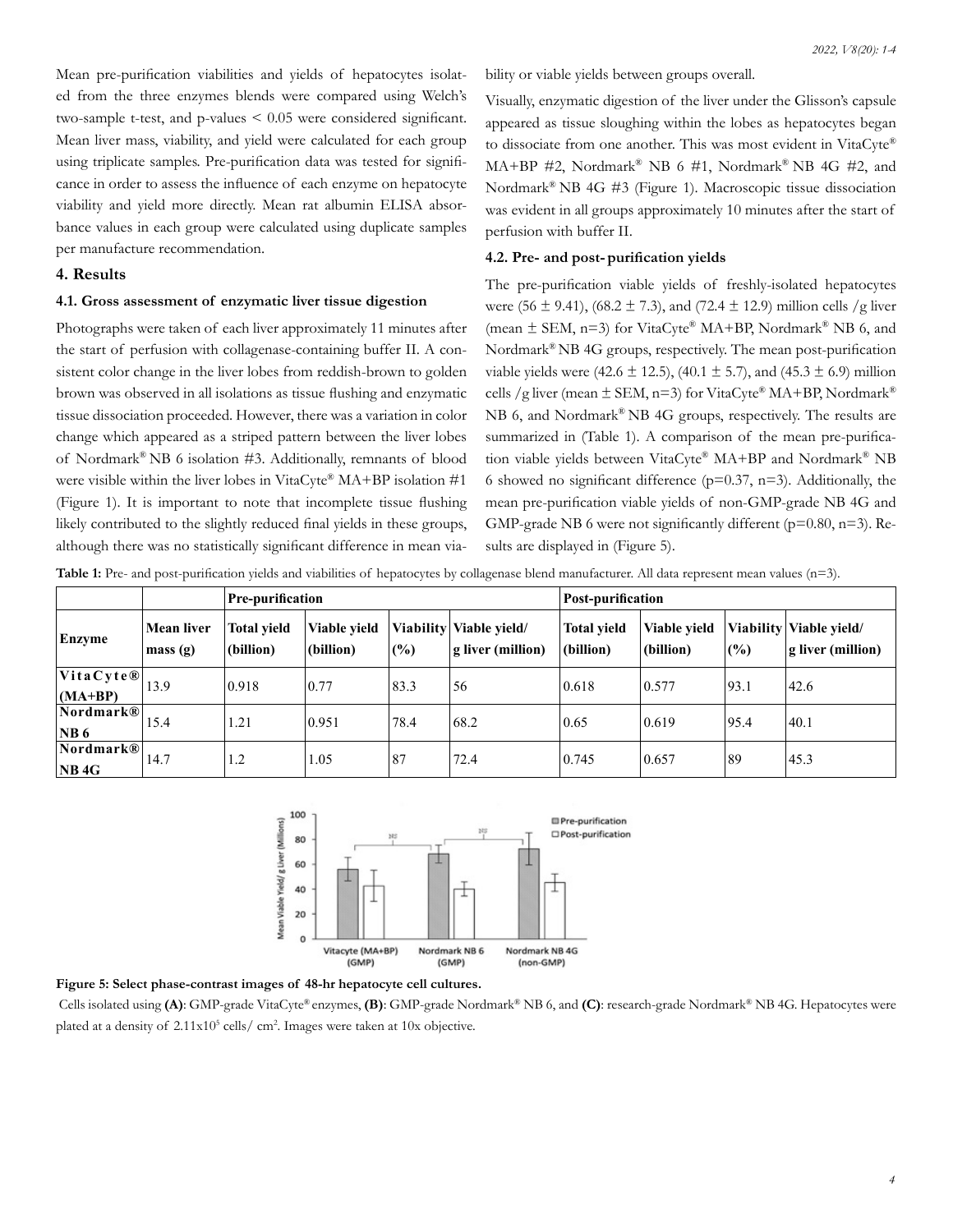#### **4.3. Pre- and post-purification cell viability**

The pre-purification viabilities of freshly-isolated hepatocytes in the VitaCyte®, Nordmark® NB 6, and Nordmark® NB 4G groups were  $(83.8\% \pm 3.0\%)$ ,  $(78.4\% \pm 1.1\%)$ , and  $(87\% \pm 3.0\%)$  (mean  $\pm$  SEM, n=3). These increased to  $(93.1\% \pm 1.1\%)$ ,  $(95.4\% \pm 1.4\%)$ , and  $(89\%$  $\pm$  3.0%) (mean  $\pm$  SEM, n=3) in the VitaCyte®, Nordmark® NB 6, and Nordmark® NB 4G groups, respectively, after purification with 50% isotonic Percoll® (Table 1). Similar to mean viable yields, no significant differences were found between the mean pre-Percoll® viabilities of VitaCyte® MA+BP and Nordmark® NB 6 (p=0.23, n=3), and pre-Percoll® viabilities of Nordmark® NB 6 and Nordmark® NB 4G ( $p=0.10$ ,  $n=3$ ). Results are displayed in (Figure 6).



**Figure 6: Select phase-contrast images of 72-hr hepatocyte cell cultures.** 

Cells isolated using **(A)**: GMP-grade VitaCyte® enzymes, **(B)**: GMP-grade Nordmark® NB 6, and **(C)**: research-grade Nordmark® NB 4G. Hepatocytes were plated at a density of  $2.11x10^5$  cells/ cm<sup>2</sup>. Images were taken at  $10x$ objective.

#### **4.4. Morphological assessment of cultured cells**

At 24-hours post-culture, VitaCyte® MA+BP, Nordmark® NB 6, and Nordmark® NB 4G-isolated rat hepatocytes were attached and formed a patched monolayer of cuboidal cells with defined edges and tight linear junctions [18,19].

The cell morphology was similar between the three enzyme blends with NB 4G-isolated hepatocytes appearing to have the highest confluency and the smallest unoccupied area between patches. Of the three groups, the VitaCyte® MA+BP isolated hepatocyte culture appeared to have the least amount of confluency. This pattern remained consistent in the 24-, 48-, and 72-hr post-culture images (Figure 2-4). In all groups, confluency increased with time during the 72-hour culture period, and cell polarization was evident in all the enzyme groups, with enhanced polarization of Nordmark® NB 4G hepatocytes compared to VitaCyte® MA+BP and Nordmark® NB 6 (Figure 2C-4C). Additionally, floating debris of non-viable hepatocytes was apparent 72-hr post culture in all the groups (Figure 4).

#### **4.5. Hepatocyte identification with albumin ELISA**

The albumin ELISA assay performed on hepatocyte culture media collected at 72 hours showed consistent albumin levels which ranged from 4.80 to 5.34 ng/mL in the three enzyme blend groups  $(n=2)$ . Blank hepatocyte culture media was used as a control to exclude non-specific binding of residual serum albumin (Figure 7). ELISA

testing of this media showed 8 to 9 times less albumin, 0.59 ng/mL, compared to media used to culture the isolated hepatocytes (n=2).



**Figure 7: Results from 72-hr culture media albumin ELISA testing.**  Data indicate the presence of albumin in culture media at 72 hours and confirm hepatocyte cell identification (n=2). Mean albumin content was consistent in media used in hepatocyte culture (5.13 ng/ mL), (5.34 ng/ mL), (4.80 ng/ mL), and (0.59 ng/ mL) in the Vitacyte®, Nordmark® NB 6, Nordmark® NG 4G groups, and negative control groups, respectively (n=2). A 10-minute TMB development solution incubation time was selected for this assay.

#### **5. Discussion & Conclusion**

Isolation of hepatocytes often employs bacterial-derived enzymes including collagenases and other proteases. However, non-GMP-grade collagenase preparations are non-standardized crude mixtures with variation in enzymatic activity, levels of endotoxin, and the presence of toxic proteolytic activities between lots. Therefore, the use of GMP-grade enzymes for hepatocyte isolations intended for clinical application is critical [20]. Utilization of GMP-grade enzymes to isolate hepatocytes for non-clinical purposes can be costly, however, necessitating investigation of cost-effective alternatives with comparable performance. Hepatocyte isolation outcomes between GMP-grade VitaCyte® Collagenase MA and PB Protease enzyme blend, GMP-grade Nordmark® Collagenase NB 6, and non-GMPgrade Nordmark® Collagenase NB 4G were compared. The results indicated that Nordmark® NB 6 performed similarly to VitaCyte® Collagenase MA and PB Protease enzyme blend. Additionally, non-GMP-grade Nordmark® NB 4G and GMP-grade Nordmark® NB 6 produced comparable isolation outcomes.

Although outcomes were similar between groups, the recommended enzymatic activities varied between manufacturers for rodent liver digestion. VitaCyte® recommends Collagenase MA be used at an activity of 2500 CDA U/mL (equivalent to 2.5 PZ U/mL) compared to the Nordmark® recommendation of  $0.125 \pm 0.025$  PZ U/ mL for NB 4G and NB 6 collagenases [21,22]. The large difference in recommended activities is likely due to the mixture of natural enzymes, particularly clostripain, found in the Nordmark® blends. Liver tissue digestion and hepatocyte dissociation beneath Glisson's capsule was evident at the conclusion of enzymatic perfusion in all nine isolations. Visual differences in the appearance of the digested liver tissue between the isolations were potentially the result of variation in perfusion and cannulation techniques, both of which ultimately influence yield and viability of hepatocytes (Figure 1). Efforts were made to minimize variations between isolations by controlling for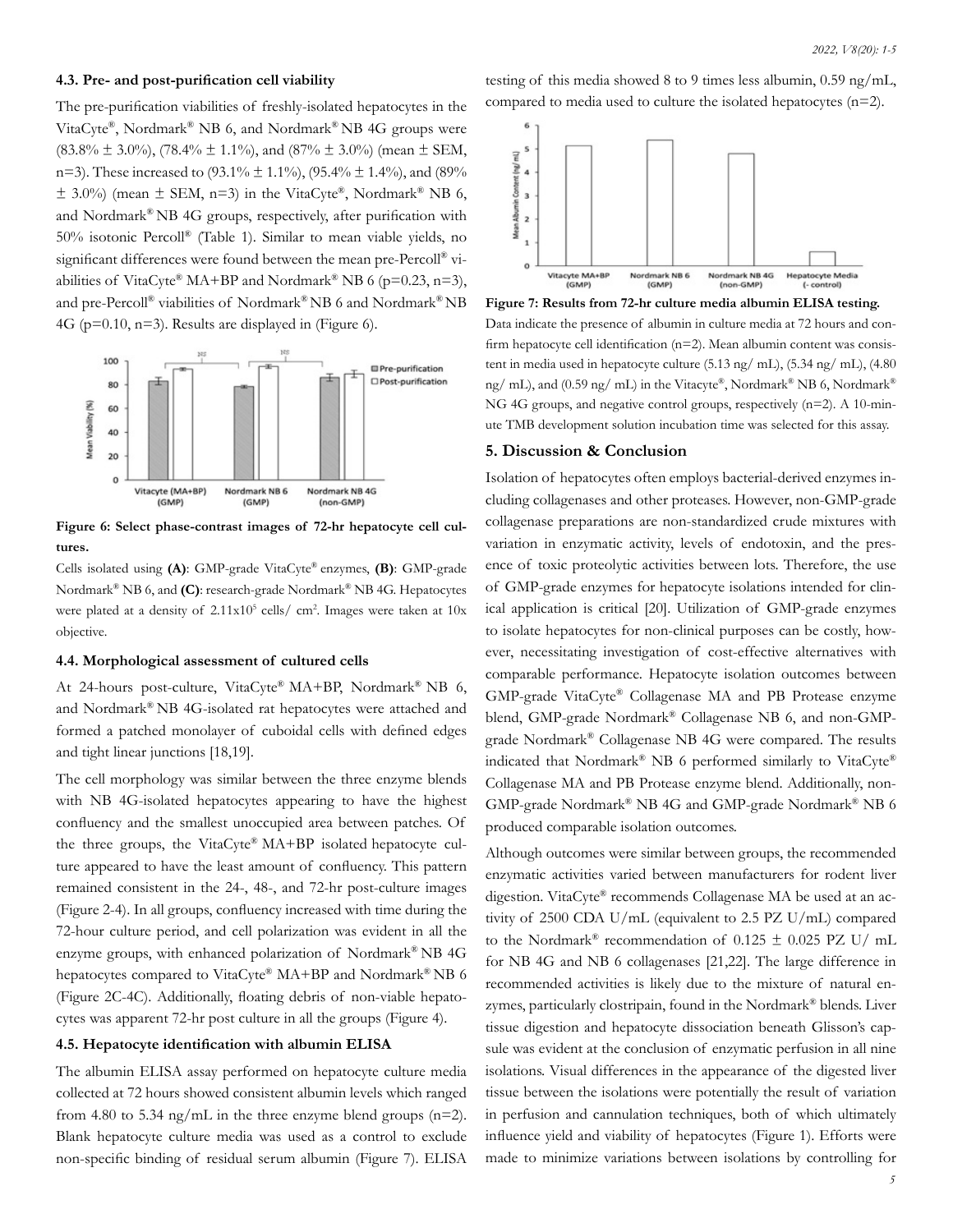temperature, digestion time, and enzyme concentration and flow rate. However, it was still not practical to completely control for perfusion and cannulation techniques; as a result, 70% pre-purification viability was selected as the minimum allowable viability for inclusion in this study to minimize the impact of perfusion technique on yield and viability of the isolated cells.

It was found that hepatocytes isolated with Nordmark® NB 6 had a greater mean pre-purification viable yield (68.2  $\pm$  7.3) million cells /g liver compared to VitaCyte® MA+BP (56  $\pm$  9.41) million cells /g liver (Table 1). The apparent lower average viable yield in the VitaCyte® MA+BP group was likely due to incomplete tissue flushing during step one of the perfusion of VitaCyte® MA+BP liver #1, although there was no significant difference in viable yield between these groups overall. Furthermore, a comparison between Nordmark® NB 4G and Nordmark® NB 6 showed a higher mean pre-purification viable yield in the NB 4G group (72.4  $\pm$  12.9) vs. (68.2  $\pm$  7.3) million cells /g liver. However, this difference was also not significant. This suggests that both the Nordmark® GMP and research-grade enzymes possess a comparable ability to liberate hepatocytes from liver tissue (Figure 5).

The data also revealed that hepatocytes isolated with Nordmark® NB 6 possessed a greater mean pre-purification viability compared to VitaCyte<sup>®</sup> MA+BP (83.8%  $\pm$  3.0%) vs. (78.4%  $\pm$  1.1%) respectively while hepatocytes isolated with Nordmark<sup>®</sup> NB 4G had the highest mean pre-purification viability overall (87%  $\pm$  3.0%). Although viability varied between groups, these differences were not statistically significant. Based on our findings, all three collagenases appear to be able to generate primary hepatocytes with comparably-high viability.

The Albumin ELISA assay on cell culture media from all enzyme groups showed greater mean albumin content compared to hepatocyte culture media alone. This finding helped to confirm the identity of the isolated and cultured cells in all enzyme groups as hepatocytes are the only cell type responsible for albumin production in the liver [23].

In summary, GMP-grade Nordmark® NB 6 and GMP-grade Vita-Cyte® MA+BP enzyme blends demonstrated comparable pre-purification viable yield, viability, and utility for isolation of primary rat hepatocytes. Therefore, GMP-grade Nordmark® NB 6 appears to be a potential alternative to GMP-grade VitaCyte® MA+BPenzyme blend for clinical applications of harvested hepatocytes. In addition, non-GMP-grade Nordmark® NB 4G and GMP-grade Nordmark® NB 6 produced primary hepatocytes with comparable pre-purification viable yield and viability. Thus, Collagenase NB 4G Proved Grade offers a reliable and affordable non-GMP grade collagenase alternative for non-clinical applications of isolated hepatocytes and R&D purposes.

# **6. Acknowledgement**

The authors would like to acknowledge the support of the University of California, Irvine Department of Surgery, for providing their expertise and support throughout the writing of this manuscript.

# **7. Declaration of Conflicting Interests**

Rafal Witek and Gabriel Peixoto were employees of Ambys Medicines, Inc. during the performance of this study. Johanna Mönch is employed by Nordmark Biochemicals who provided the enzymes tested in this study. All other authors declare no conflict of interest.

# **8. Funding Acknowledgement**

The author(s) disclosed receipt of the following financial support for the research, authorship, and/or publication of this article: This work was supported by funding from Ambys Medicines Inc. (grant AM-5572993) and in materials from Nordmark Biochemicals.

# **9. Ethical Approval**

Our institution does not require ethical approval for reporting individual cases or case series.

# **10. Statement of Human and Animal Rights**

All procedures in this study were conducted in accordance with the University of California Irvine, Institutional Animal Care and Use Committee, approved protocol number AUP-17-241.

#### **11. Statement of Informed Consent**

There are no human subjects in this article and informed consent is not applicable.

## **References**

- 1. [Meirelles Junior RF, Salvalaggio P, Rezende MB, Evangelista AS, Guar](https://pubmed.ncbi.nlm.nih.gov/25993082/)[dia BD, Matielo CE, et al. Liver transplantation: history, outcomes and](https://pubmed.ncbi.nlm.nih.gov/25993082/)  [perspectives. Einstein. 2015; 13\(1\): 149-152.](https://pubmed.ncbi.nlm.nih.gov/25993082/)
- 2. [Iansante V, Mitry R, Filippi C, Fitzpatrick E, Dhawan A](https://pubmed.ncbi.nlm.nih.gov/29149103/)*.* Human he[patocyte transplantation for liver disease: current status and future per](https://pubmed.ncbi.nlm.nih.gov/29149103/)spectives. [Pediatr Res. 2018; 83\(1-2\): 232–240.](https://pubmed.ncbi.nlm.nih.gov/29149103/)
- 3. [Sivaraman A, Leach JK, Townsend S, Iida T, Hogan BJ, Stolz DB, et al.](https://pubmed.ncbi.nlm.nih.gov/16379670/) [A microscale in vitro physiological model of the liver: predictive screens](https://pubmed.ncbi.nlm.nih.gov/16379670/) [for drug metabolism and enzyme induction. Curr Drug Metab. 2005;](https://pubmed.ncbi.nlm.nih.gov/16379670/) [6\(6\): 569-591.](https://pubmed.ncbi.nlm.nih.gov/16379670/)
- 4. [Soldatow VY, Lecluyse EL, Griffith LG, Rusyn I. In vitro](https://pubmed.ncbi.nlm.nih.gov/23495363/#:~:text=Liver tissue slices%2C isolated microsomes,models for liver toxicity testing.) models for liver toxicity testing. [Toxicol Res \(Camb\). 2013; 2\(1\): 23-39.](https://pubmed.ncbi.nlm.nih.gov/23495363/#:~:text=Liver tissue slices%2C isolated microsomes,models for liver toxicity testing.)
- 5. [Kegel V, Deharde D, Pfeiffer E, Zeilinger K, Seehofer D, Damm G,](https://pubmed.ncbi.nlm.nih.gov/27077489/) [et al. Protocol for isolation of primary human hepatocytes and corre](https://pubmed.ncbi.nlm.nih.gov/27077489/)[sponding major populations of non-parenchymal liver cells.](https://pubmed.ncbi.nlm.nih.gov/27077489/) J Vis Exp. [2016; 109: e53069.](https://pubmed.ncbi.nlm.nih.gov/27077489/)
- 6. [Lee SM, Schelcher C, Demmel M, Hauner M, Thasler WE. Isolation of](https://pubmed.ncbi.nlm.nih.gov/24056912/)  [human hepatocytes by a two-step collagenase perfusion procedure.](https://pubmed.ncbi.nlm.nih.gov/24056912/) J [Vis Exp. 2013; 3\(79\): 50615.](https://pubmed.ncbi.nlm.nih.gov/24056912/)
- 7. ST Aubin PM, Bucher NL. A study of binucleate cell counts in resting and regenerating rat liver employing a mechanical method for the separation of liver cells. Anat Rec. 1952; 112(4): 797-809.
- 8. [Berry MN, Friend DS. High-yield preparation of isolated rat liver pa](https://pubmed.ncbi.nlm.nih.gov/4900611/)[renchymal cells: a biochemical and fine structural study.](https://pubmed.ncbi.nlm.nih.gov/4900611/) J Cell Biol. [1969; 43\(3\): 506-520.](https://pubmed.ncbi.nlm.nih.gov/4900611/)
- 9. [Seglen PO. Preparation of isolated rat liver cells. Methods Cell Biol.](https://pubmed.ncbi.nlm.nih.gov/177845/) [1976; 13: 29-83.](https://pubmed.ncbi.nlm.nih.gov/177845/)